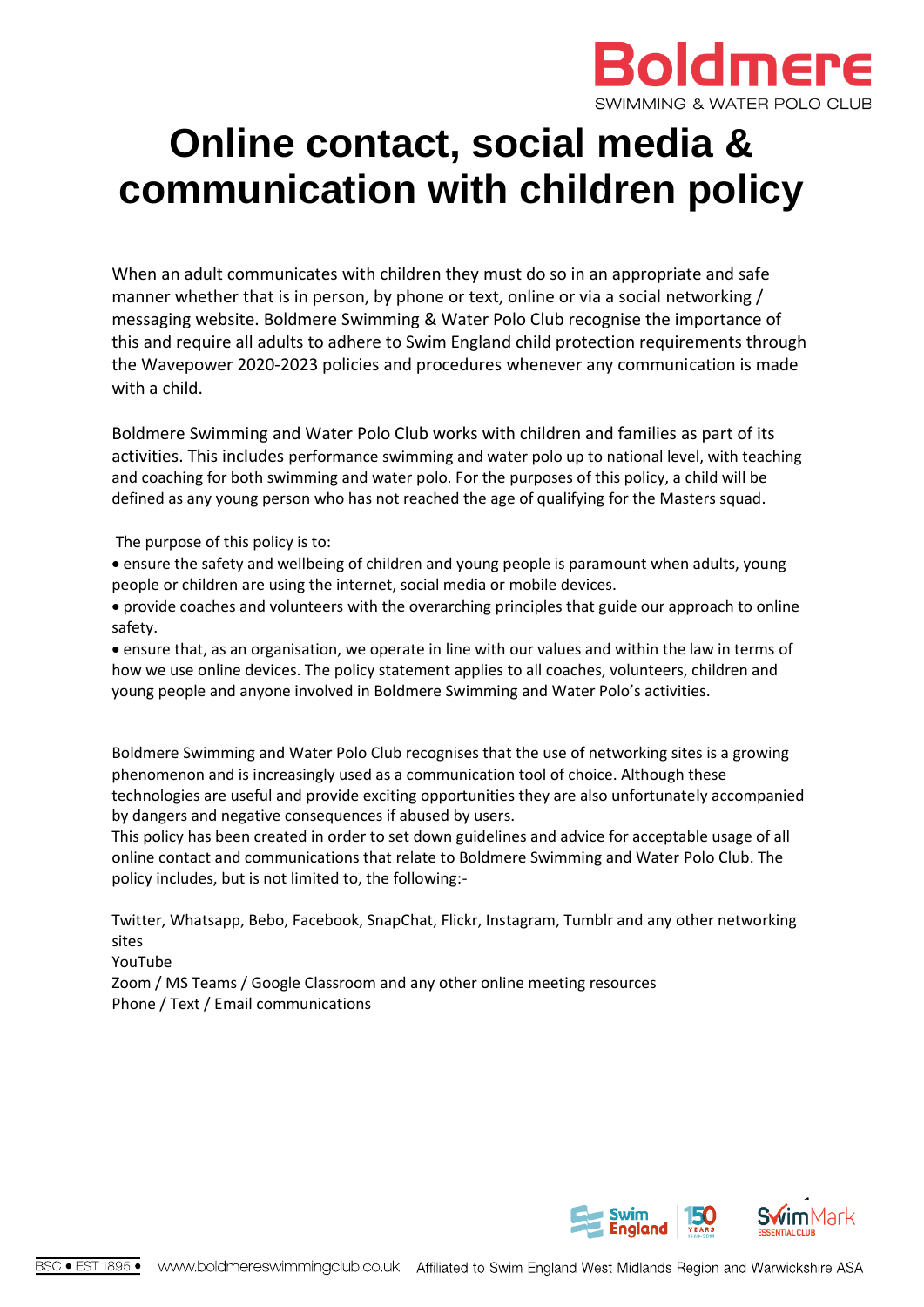

Each Club squad should have a WhatsApp messaging group for administrators, parents and Club members to communicate with other members of the squad. Administrators of this group should include the lead coach for the squad, at least one additional member of the Club committee and the Welfare Officer. This should be the primary method of informal communications between the squad, centred around club activities. Only persons over the age of 18 should be on these groups, however with parental consent Club members over the age of 16 may be added to the group.

The Club currently has a presence on Twitter and Facebook. The Committee will appoint an administrator of these accounts who will seek to extend the reach of the Club into the wider community, whilst upholding all Club values.

Official Club information to members should only be sent via email by Committee nominated volunteers using a @teamboldmere.co.uk email account in order to minimise the risk of online imposters.

# **The following rules must be adhered to at all times:-**

- Never post any photos or videos or make comments that may be hurtful, untrue or upsetting, or that may be used by other people in a way you did not intend.
- Do not post content that could bring you, or the Club, into disrepute. This includes disparaging comments, anything that contains nudity, photos of a sexually suggestive nature, graphic or gratuitous violence, and anything that can be regarded as racist, biased or misleading.
- Never post any personal information about anyone else that leaves the other person vulnerable to online abuse, bullying, identity theft or exposure to inappropriate content.

# **Additional Guidance for Coaches, Teachers and Volunteers (Adults)**

Coaches, teachers or volunteers of the Club should not personally hold the mobile phone numbers, email addresses or social media addresses belonging to children of the Club, nor hold one-to-one conversations using this format with them at any time. All online coaching or training to children or vulnerable adults must be organised through official Club channels, and never on a one-to-one basis. All online coaching and training will have an appropriate adult nominated by the Club to oversee the session and will remain online throughout the session. Should any safeguarding concerns be raised by the nominated appropriate the session is to cease and the Welfare Officer immediately notified.

Coaches, teachers or volunteers of the Club should not be in contact with a child through social networking sites if they are members of the club. Friendship requests (or equivalent) from any young person in the Club should not be accepted. Contact with the child should be through the Club and the parent/guardian.

The publishing of a photo or video on any social networking site is governed by the same requirements as those contained within the Swim England photography guidance. Social networks should never be used as a tool to abuse or criticise club members or Swim England organisations. To do so is likely to be in breach of the Swim England Rules and Regulations.

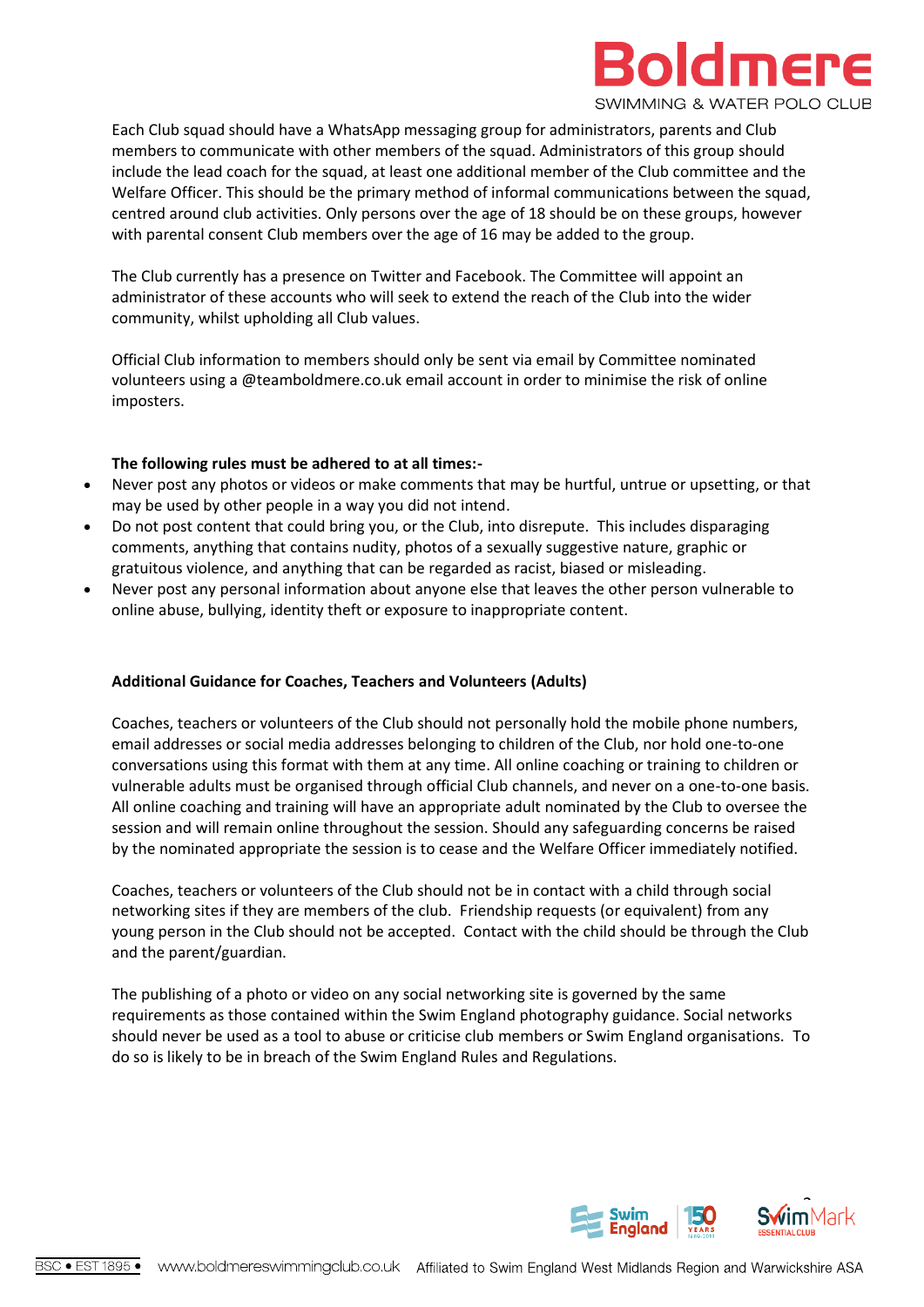

This policy applies to all members or persons involved with Boldmere Swimming and Water Polo Club and includes coaches, assistant coaches, teachers, officials, volunteers and swimmers. The only exclusions to this are if the adult has direct parental responsibility for the child, or they are closely related. Any specific exemptions for safeguarding reasons should be referred to the Welfare Officer for guidance.

#### **Additional Guidance for Coaches, Teachers and Volunteers aged between 18 to 21**

Swim England recognises that many young coaches will have been members of the Club before becoming a coach, and will have been friends with their fellow members, some of whom will be 16 to 17 years old or below. It is therefore possible they will have contact details for those members and will be friends with them on social networking sites. In these circumstances Swim England accepts that it would be inappropriate to require such friends to be removed from their contact list on the networking sites. The coach is, however, advised to inform the Welfare Officer and the Head Coach of any friends on their networking site that they may also coach.

# **Additional Guidance for Coaches, Teachers and Volunteers aged 16 to 18**

If the coach is a young person aged 16 or 17 and requires contact with other coaches aged 18 and over for professional reasons, written consent must be obtained from the parent/guardian which names the individual adult and social networking site concerned. The named adult must agree to keep contact with the young person to the discussion of matters relevant to the young person's professional role within the club. All communications should be shared with an identified third person e.g. parent/guardian or Club Welfare officer. If the young person or adult is found to be in breach of the above, action must be taken by the club to address the concern, or the breach can be referred to Swim England or statutory agencies concerned.

# **Additional Guidance for Swimmers under the age of 18**

Do not ask your coach or teacher to be your friend on any social networking site. They will refuse, as to accept would be a breach of good practice. Use the internet responsibly and don't place yourself at risk. Be careful who you invite to be your friend and follow the good advice of the social networking sites to ensure you are talking to the person that you think you are talking.

Always remember that any communications, comments, videos or photographs that are posted onto a networking site may be shared or seen by more people than you intended. Never share any photos of yourself, family or friends that you wouldn't be happy for your family to see. Always remember social media is instantaneous and can sometimes mean that posts are sent in the 'heat of the moment' and then instantly regretted. Never place a comment on the internet that you would not put in writing or say out loud to someone.

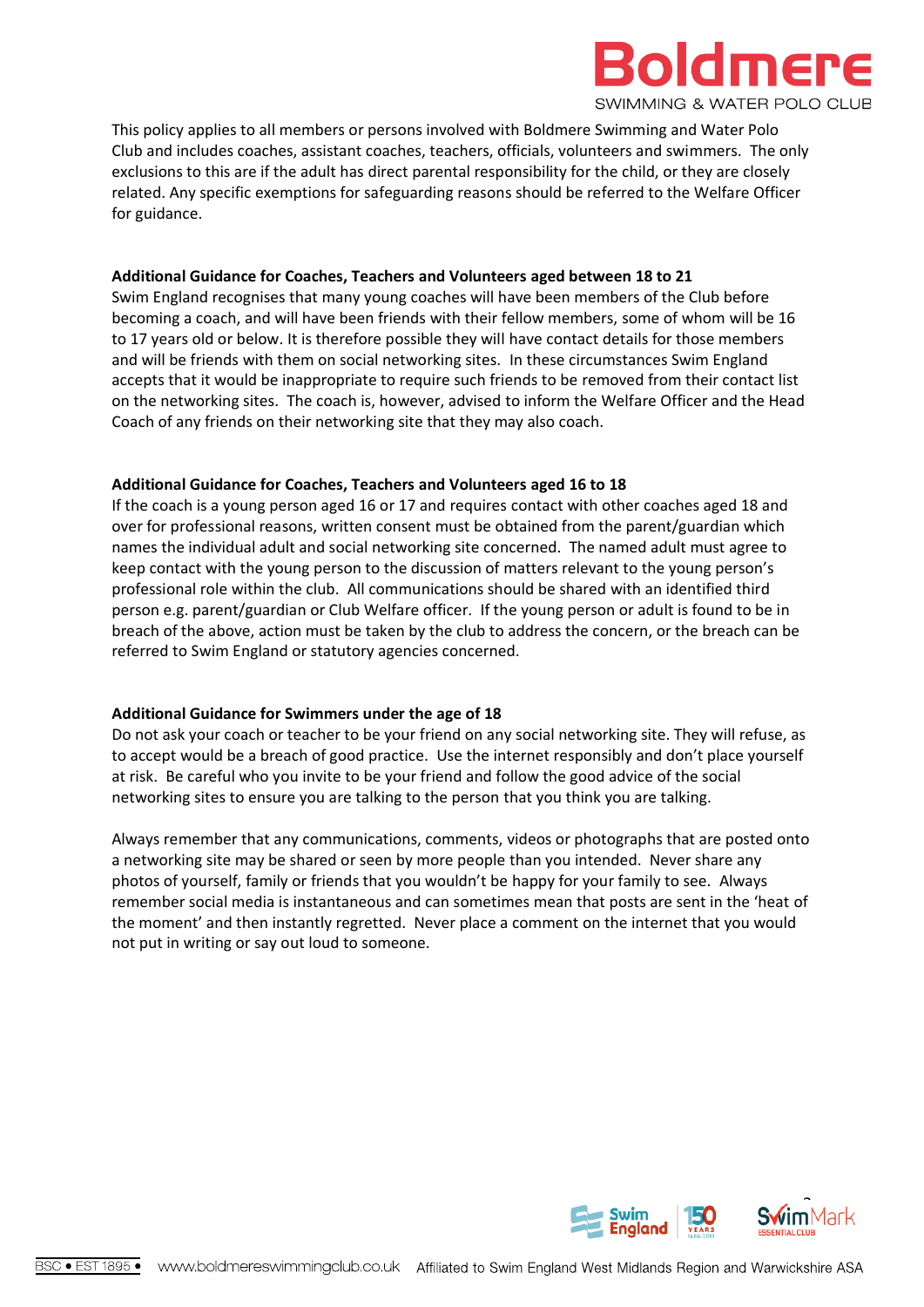

#### **Additional Guidance for Parents of Swimmers under the age of 18**

Many parents are becoming 'friends' with their children on social networking sites, perhaps for security reasons and to ensure the wellbeing of their child. This may give the parent access to the profiles of other children listed as 'friends' of their child. It would not be appropriate for the club to prevent a parent whose own child is a swimmer from using this form of protection for their child's online activities. The parent concerned should not have direct contact with other swimmers through the social networking site, unless prior consent has been given from the child's parent. Where the parent has access to the child's networking site they should not contact any other children under the pretence of being their child. Parents should be aware that posting any content on a social networking site of a derogatory nature will breach the Parent's Code of Conduct.

#### **General Guidelines for Parents**

Prevention is better than cure, and to help protect your children, they need to understand how to prevent putting themselves in vulnerable situations. Please try to:

- Limit the amount of personal information your child has on show
- Remind your child that the internet is available to everyone
- Talk with your child about the importance of being wary of strangers
- Educate your child to be aware of potential online predators. Some people may post false or misleading information about themselves including their identities.
- Check privacy policies
- Be on the look-out for cyber bullying
- Be aware of your child's online habits
- Guide them to appropriate sites
- Teach them about internet safety